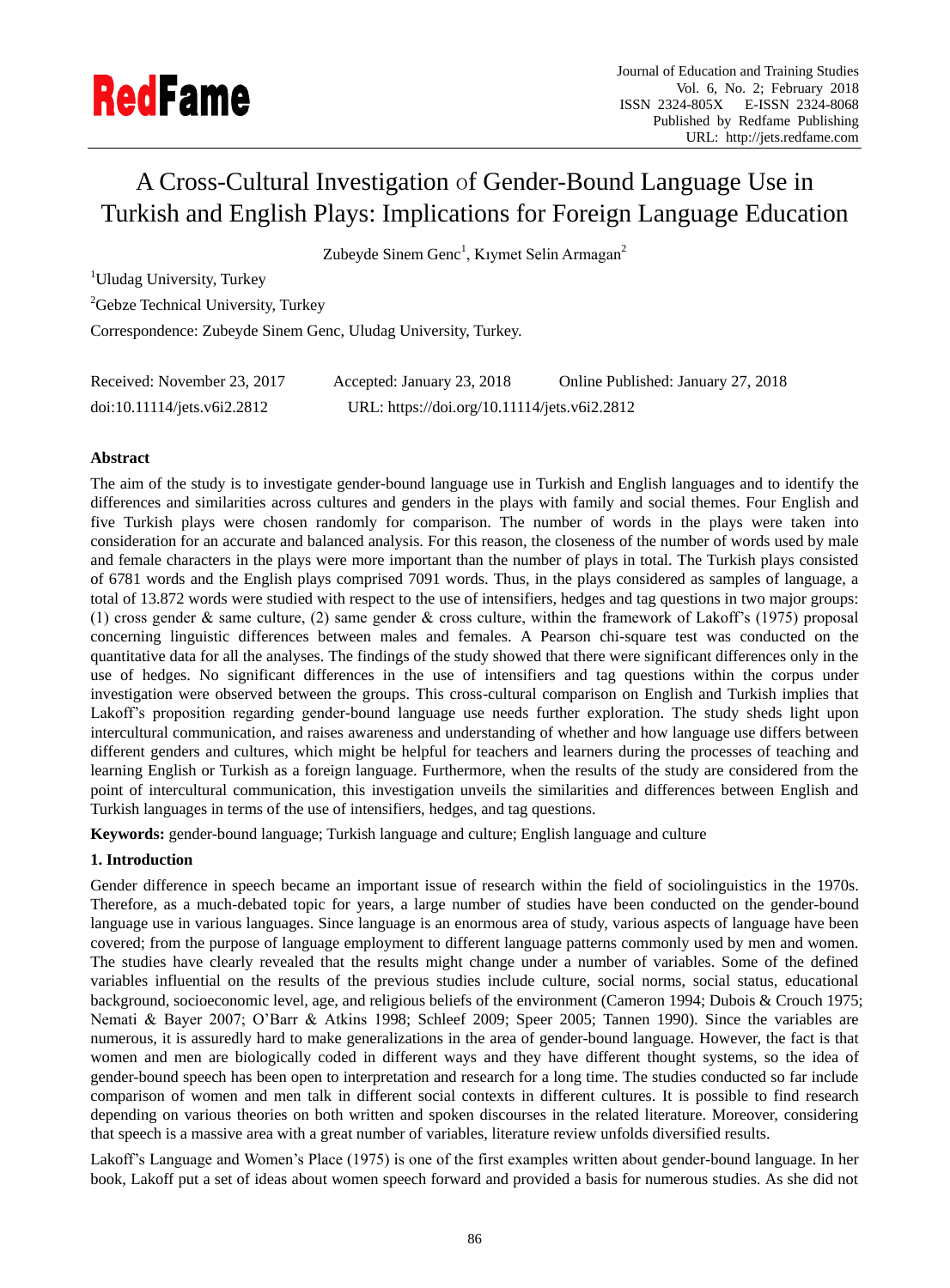give any empirical data to support her ideas, a number of researchers investigated her ideas in different social contexts. Lakoff based her proposals on popular views as men dominancy on women and women"s lower status in society. She claimed that women express themselves with hesitation and indirect sentences. Empirical studies so far have provided confirmative and controversial findings, which implies that these claims depend on the society, cultural expectations, and social context.

Similarly, Spender (1980) connects the matter of women"s politeness with social and cultural expectations of societies as women are expected to be more polite than men are. Continuing with politeness of female speech, the usage of slang and highly impolite vocabulary are believed to belong to male speech. For example, Eckert and McConnell-Ginet (1992) showed that women are not expected to use profanity while there is no such expectation for men. However, the same research proves that this expectation changes under such variables as religion, age and family structure, the general belief is that male speakers often use slang.

Although Lakoff (1975) and Spender (1980) propose similar theories about gender-bound speech, Spender (1980) explains the difference as the dominancy of men over women while Lakoff (1975) believes in subordinate social status of women. Both Lakoff (1975) and Spender (1980) approach gender-bound speech from a feminist point of view. Tannen (1990), on the other hand, suggests that the difference between women and men talk is caused by boys and girls growing up in different worlds. Tannen (1990: 42) claims that "interaction between women and men is alike cross-cultural communication". She mentions about "genderlects" and states that people speak different genderlects, not different dialects.

Besides the social and cultural expectations, Lakoff (1975) also states that women are person-oriented while men are object-oriented. The theory of having different orientations has also been a basis of several theories. The place of women in the society is an effective factor on women talk but this is not the only substance of gender-bound talk. By defining gender in terms of biological sex, the biological theory assumes that men are more powerful than women, implying that there are gender differences in language use. Gender-marked theory of Maltz and Borker (1982) is based on the biological theory. According to gender-marked language model, male speech is competitive while female speech is collaborative. Males employ language to state their dominance whereas females employ language to build close relationships and keep conversations going. To achieve their aim, women talk elegantly with more supportive sentences, ask more questions and make more interpretations (Sheldon, 1990).

The model proposed by Gilligan (1982; 1987) is also based on the biological theory of gender, which proposes that males' conflict is justice-oriented whereas females' is caring-oriented. It claims that females pay attention to others' needs, use more cooperative speech acts and try to find solutions to save the relationship. On the other hand, males try to solve the rules and reasons of conflicts. Both Gilligan"s (1982; 1987) and Maltz and Borker"s (1982) models assume that males will always reflect their own needs, rules, and their dominance to their speech whereas females will always employ a collaborative, supportive and others" needs-oriented language (Sheldon, 1990).

Cameron (1994) uses the terms "deficit, dominance and difference" to cover all the theories about gender and language. Cameron (1994) claims that all the ideas related to male and female speech can be explained with one of these terms. "Deficit" is about female"s lack in language and Jespersen (1970) supports this theory. In Bloomfield"s (1922) work, Language: Its Nature, Development and Origin, male language is normative and the languages of others; namely the "child", the "foreigner" and the "woman", are considered extra to that norm, namely deficient. "Dominance" is about men"s power and dominance on women. Lakoff"s (1975) belief about the subordinate status of women, Spender"s (1980) explanation for gender-bound language and male dominancy can be put together under the hypothesis of dominance. The last term, "difference", is about men and women being from different cultures. Tannen"s (1990) different "genderlect" explanation can be covered by difference hypothesis.

The variety of approaches and theories related to gender-bound language shows that this is and has always been a controversial subject for researchers. Since there are numerous contexts, cultures, and discourse types, drawing definitive conclusions is hardly possible. However, doing research on cultural and/or contextual level and comparing findings retrieved from different cultures and contexts may shed light onto a number of debates and provide a basis for further research.

#### *1.1 Scope of the Study and Research Questions*

The purpose of this study is to analyse gender-bound language use in Turkish and English languages and to find out the differences and similarities across cultures and genders in terms of the use of intensifiers, tag questions, and hedges through analysing plays in both languages. It is possible to find cross-cultural studies on gender-bound language in the literature. However, previous studies did not focus on gender-bound language in Turkish context comparing Turkish and English languages. Thus, the present study holds crucial importance in terms of making analyses across cultures and genders because no other previous studies have been conducted on gender-bound language use in Turkish before, to the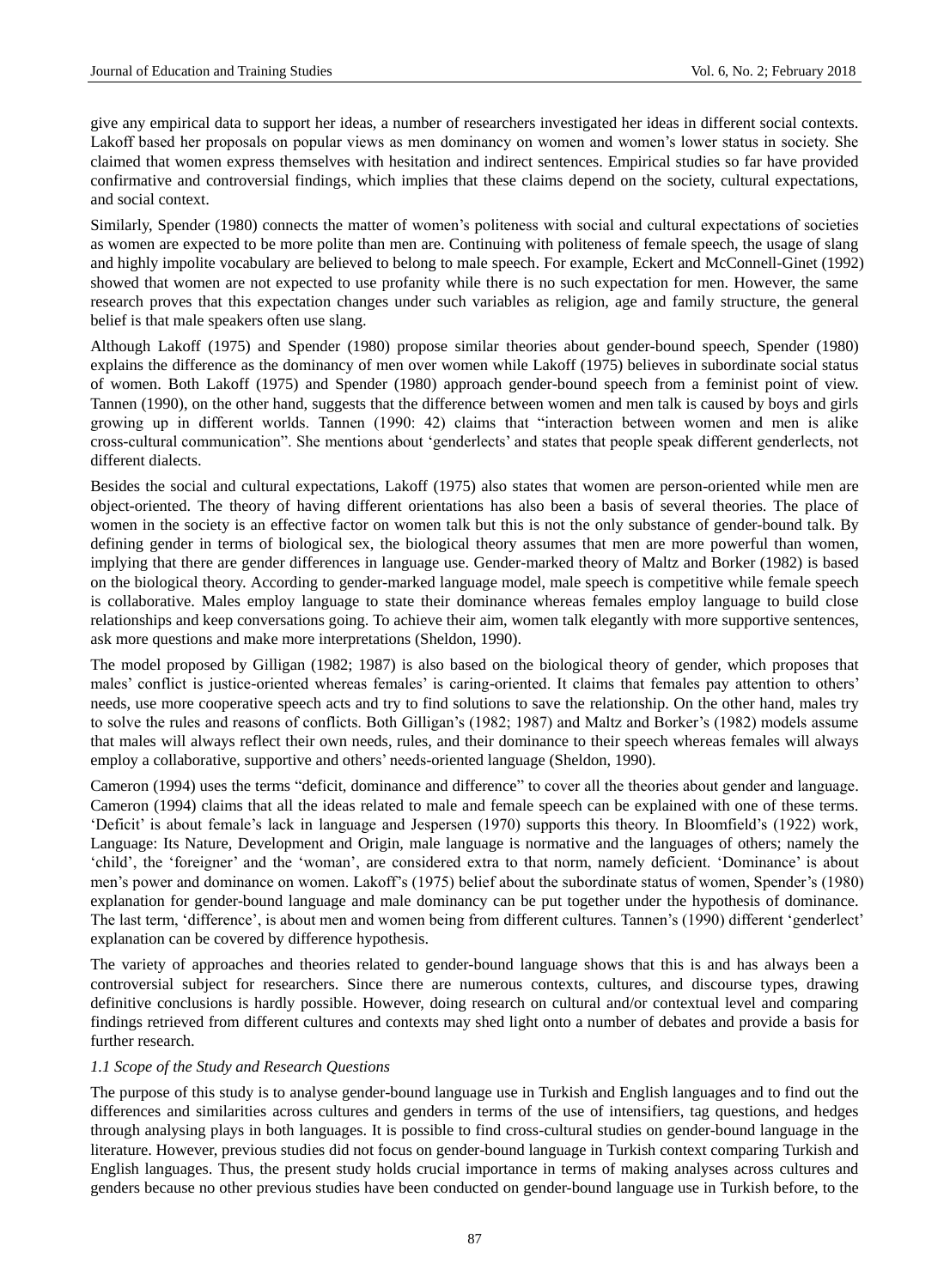researchers" knowledge. The plays were chosen for this cross-cultural comparison because they were written in spoken language and provided the most natural-like data. As the number of words used in the plays were of crucial importance for the present study, five Turkish and four English plays were analysed and compared to investigate gender-bound language use.

Lakoff"s ideas included many different points ranging from grammar to intonation. Analysing all of her claims in the scope of one study would lower the credibility of the research. In order to have the control on as many variables as possible, the scope of the study was limited to some specific areas. While choosing the areas to be studied, data credibility was considered. Analysis of politeness, hesitation, hypercorrect grammar and intonation in speech creates the problem of various independent and detrimental variables. These variables are the social context, the status, personal differences, and gender issues in a society, religion, the topic, and anything influent on the conversation. For this reason, the discussion of these categories was excluded from the study.

Three grammatical categories were selected for the investigation as they were purely dependent on the number of words used by both genders and provided a more credible ground for the analyses; tag questions, hedges and intensifiers. These three categories were determined in order to narrow down the focus of investigation for the credibility of the study. For this reason, the purpose of this study is to analyse the usage of hedges, intensifiers and tag questions in Turkish and English plays and to make comparisons under two major categories: cross gender-same culture, and same gender-cross culture. Therefore, the research questions of the study are:

- 1. Do women use intensifiers, tag questions and hedges more than men do in English in the plays investigated?
- 2. Do women use intensifiers, tag questions and hedges more than men do in Turkish in the plays investigated?
- 3. Do Turkish women use intensifiers, tag questions and hedges more than English women do in the plays investigated?
- 4. Do Turkish men use intensifiers, tag questions and hedges more than English men do in the plays investigated?

#### *1.2 Literature Review*

The main idea behind gender-bound language is the belief that women and men talk differently because of the social structure, culture, religion, and women"s place in a society, status, conditions and various other factors. According to Lakoff (1975), gender-bound language is the result of women's place in a society. Women's subordinate social status causes women to talk hesitantly, indirectly, and politely. Lakoff (1975) has a feminist approach to gender-bound language and she defends her claims concerning her observations and experiences. Spender (1980) connects the difference between men and women speech to the social gender expectations just like Lakoff (1975). Spender (1980) also defends men"s dominancy and power. However, Spender (1980) separates form from function; in this way, she is one of the first to investigate the place of gender in language. To Spender (1980), men are dominant in both form and function of the language. Resulting from this dominancy, gender-bound differences are inevitable. The differences and claims that have been proposed so far ranged from word choices, interference, politeness, intonation, empathetic interpretation, talking time, hesitation, and grammar to introducing new words to a language. For this reason, when gender-bound language is considered as an area to be investigated, it is quite important to determine the scope of the study carefully.

After the publication of Language and Women's Place by Lakoff (1975), a great number of studies have been conducted, and several theories have been put forward for and against her ideas. Because of women"s subordinate social status, Lakoff claims that men and women have different ways of talking despite the lack of empirical evidence to prove her ideas. She concludes that women have large vocabulary related to woman"s work, and they use adjectives, tag questions, hypercorrect grammar, super-polite forms, hedges and intensive "so" more often than men do. She relates all these conclusions with cultural expectations of the society from a woman. Because of man dominancy, and cultural and social expectations, women cannot express themselves with direct sentences in a way that men do. Under the name of politeness, women talk with indirect words.

Lakoff (1975) states a number of features for women speech in Language and Women's Place. According to Lakoff's theory, women use hedges (kind of, sort of, seems like, etc.), super polite forms (I"d appreciate it if…, Would you mind…,etc.), tag questions (..isn't it?, etc.), indirect commands and requests (Isn't it cold here?), empty adjectives (lovely, adorable, etc.), question intonation on declaratives, large stock of words related to their specific interests (magenta, shirr etc.), intensifiers (just, so, etc.), apologies, emphatic stress, hypercorrect grammar, and direct quotation more often than men do. Moreover, to Lakoff (1975), women avoid using coarse language while men have no such intention.

A number of researchers such as Fishman (1980), and Eakins and Eakins (1978), conducted empirical studies supporting Lakoff's claims whereas some other researchers reported contrasting results (Dubois & Crouch, 1975). The previous studies imply the idea that the differences between men"s and women"s speech have been, and will probably be a topic for continuing debates in any period of time. There are many differences between women and men talk, which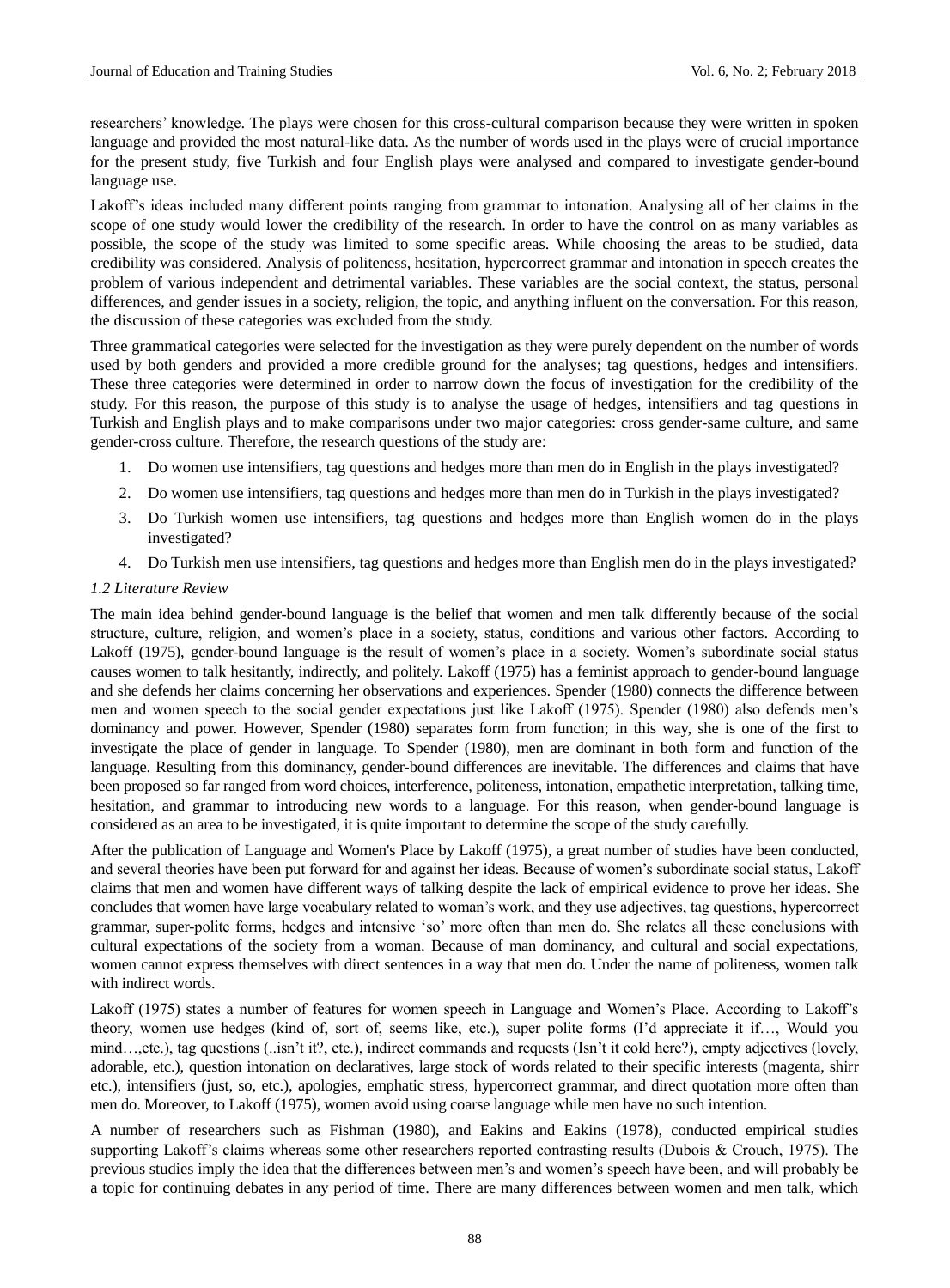may depend on many variables, and it is not possible to evaluate all of these variables together in some limited contexts.

For example, Schleef (2009) conducted research on discourse markers and tag questions in spoken academic discourse with respect to gender discourse role and concluded that women do not use tag questions more than men do. He also agreed that academic discourse and different status might lead genders to change their discourse, a conclusion that is in opposition to Lakoff"s claims.

Nemati and Bayer (2007) whose aim was to find out cross-cultural and cross-gender differences in the use of tag questions, hedges and intensifiers conducted a study in Iran. They analysed English and Persian film scripts and compared them according to cultures and genders. The results showed no significant difference either between genders or between cultures. According to their research, neither English nor Persian speakers use the chosen features of language more. The results of their research also negate the claims of Lakoff.

O"Barr and Atkins (1980) tested Lakoff"s (1975) ideas in courtroom cases and witnesses" speech. Taking Lakoff"s proposals as the basis for their study, they examined three men and three women. The results of the study showed that women used the stated features of language related to status and power. In their study, they discovered that when the people felt powerless, they showed signals of "women language" whereas the women and men with higher status showed no signals of Lakoff"s claims. Because of their findings, O"Barr and Atkins (1980) renamed "women language" as "powerless language" and they pointed out that chosen discourse is not about gender but about power, social context and status.

A study by Kollock, Blumstein, and Schwartz (1985) in University of Washington also shows that Lakoff"s claims are not related to gender but power and status. They designed their study to determine whether different discourses are linked to power, gender, or both. They analysed the interactions of intimate couples and the results showed that power dynamics created a diversion on discourse. Their findings supported O"Barr and Bowman Atkins"s (1980) powerless language and were against Lakoff"s claims.

In *Language and Gender: A Reader*, Coates (1998) compares different groups and concludes that men are power-oriented while women are support-oriented and act with solidarity. According to Coates (1998)"s observations, women are flexible, cooperative, affectionate and concerned while men are dominant and competitive. Coates (1998) named these features as "women"s cooperative discourse" and two features of this discourse are hedges and questions. According to Coates (1998), women use interrogatives and hedges to encourage participation. Her ideas are consistent with Lakoff even though the reasoning is different.

Thimm, Koch, and Schey (2003) carried out a study on hedges, intensifiers, softeners, vagueness, and emotive statements expressing personal involvement such as I like, I hate. The findings of the study showed slight and non-significant differences between women and men speech. Even though the researchers accepted that the results of their study are open to interpretation, their conclusions are opposed to Lakoff"s proposals.

Jespersen (1970), who reviewed Bloomfield"s work "Language: Its Nature, Development and Origin", proposed a set of ideas about women"s language. He claims that women talk a lot, and they use intensifiers and adjectives such as "pretty" and "nice" too much. On the other hand, men are responsible for introducing new words to language and they are better communicators than women are. Lakoff (1975) published her ideas about gender-based speech later than Jespersen (1970). When the two books are compared, they are similar in terms of men dominancy. However, Lakoff talks as a feminist while Jespersen talks as a man. Neither one offered empirical evidence; for this reason, it is not possible to fully accept their ideas.

## *Tag Questions*

Grammatically, a tag question is composed of an anchor and a tag. The anchor"s subject can be any kind of subject; however, the tag's subject must be a personal pronoun. Although the verb in the anchor can be a lexical, a modal or an auxiliary verb; the tag's verb must be an auxiliary or a modal verb. The combination of anchor and tag is called tag question. Huddlestone and Pullum (2005) clarify that there are two types of tag questions and they serve for different purposes. Reversed polarity tags (You have called him, haven"t you) are used for confirmation. On the other hand, constant polarity tags are used to express an attitude such as surprise (You got the job, did you? Congrats!)

According to Lakoff (1975), a tag question is neither an outright statement nor a yes-no question. Tag questions are pointers of low self-confidence because people using tag questions are in need of approval. As tag questions are a way of confirmation seeking, Lakoff gives only the examples of reversed polarity in Language and Women"s Place. Because Lakoff"s claims are used as the basis of the current comparisons, only reversed polarity tag questions were counted and analysed in the plays investigated in this study.

Although tag questions are commonly used in English, there are not a lot of types of tag questions and they are not as common in Turkish. They are called as "eklenti soru" in Turkish (İmer-Kocaman-Özsoy 2011: 346; Açıkalın 2003:246) and they are as follows: öyle mi, değil mi, tamam mı.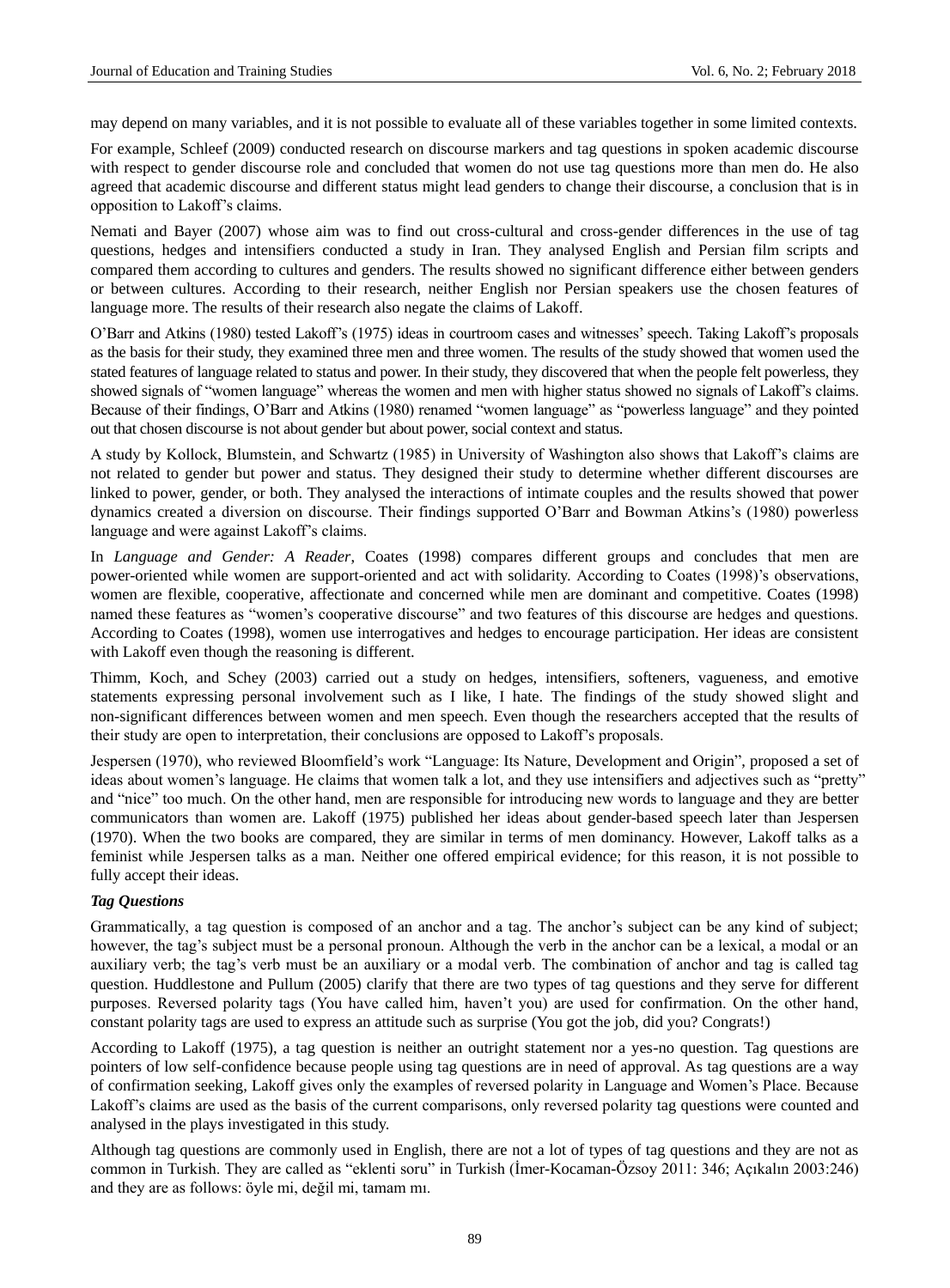## *Hedges*

Hedges are defined as "*an intentionally noncommittal or ambiguous statement*" (The American Heritage Dictionary of the English Language, 1992). They are used to show that the speaker is not sure about, and not totally involved in what is being said. Namely, hedges show that the speaker is weakening the impact of the talk. Fraser (2010) suggests that modals (may, might etc.), lexical verbs (think, believe, seem, guess, etc.), adverbs and adjectives (perhaps, presumably, probable, possible, etc.), concessive conjunctions (although, though, while, whereas, even though, even, etc.), impersonal pronouns (one, it, etc.), modal noun (assumption, claim, possibility, estimate, suggestion, etc.) and a lot more phrases can be interpreted as hedges as long as they are used to lower the impact of the meaning.

Lakoff (1975) defines hedges as phrases like "sort of", "kind of", "it seems like", "I think", I guess", and "you know". For this reason, only Lakoff"s definition was taken into consideration and the other hedges were ignored in the present study. During the analysis of Turkish plays, direct translations of English hedges were considered to get the most reliable data. Hedges in Turkish are words and phrases as "belki", "sanmam", and "emin değilim".

#### *Intensifiers*

According to Tagliamonte and Roberts (2005), intensifiers are adverbs that are used to boost the meaning of an utterance (so, very, pretty, totally, incredibly, etc.). Considering the definition of intensifiers, it is clear that any adverb that serves to intensify the meaning can be counted as an intensifier. For this reason, narrowing down such a vast topic into just a number of adverbs would not be correct.

Lakoff (1975) reveals that the only intensifiers claimed to be used more often by women are "very" and "so". Since Lakoff's claims are taken into consideration as the basis of the present study, only the uses of "so" and "very" were examined in this study. For gathering the most accurate data, direct translations of "so" and "very", namely "çok", and "oldukça", were counted as intensifiers in the Turkish plays chosen.

## **2. Method**

Quantitative research paradigm was adopted for the study. The frequency counts and percentages of the uses of hedges, intensifiers and tag questions in the data were calculated (Sugita, 2016), and a Pearson chi-square test was conducted in order to compare and contrast the groups of different genders in two different cultures. Chi-Square test gives a p-value, that tells if the test results are significant or not (Creswell, 2014). It was necessary to use this type of test in order to address the research questions that this study sought to answer.

## *2.1 Data Collection Procedure*

Data for the present study were collected from four English and five Turkish plays chosen randomly. The plays included female and male characters focusing on social and family themes. The only criteria for the selection of the plays was the number of words used by female and male characters for an accurate analysis. For this reason, English and Turkish plays were chosen to achieve balance and closeness in the total number of words used by these characters. Since the purpose of this study is to make comparisons across cultures and genders, the authors preferred the plays written in the spoken language providing natural-like data for both languages and cultures under investigation. The English plays are as follows: Buyer"s Market, The Brown Shoes, Beer Girl, and Trifles. The Turkish plays are: 3G Hızında Kız İsteme, Üniversite Hazırlık, Bir Rüya Yorumcusu, Kan Aranıyor, and Hesaplaşma. The plays were chosen randomly. However, each of them has both male and female characters and ordinary people in natural situations. To control the length of the documents, one-act plays were chosen and, the words were counted to balance the English and Turkish data. Data collected from the plays included 13.872 words in total. Turkish plays consisted of 7091 words. The number of words used by female characters in Turkish plays was 3199, and male characters used 3892 words. As for the English plays, 6781 words were examined. Out of this total number in English plays, female characters used 3685 words and male characters used 3096 words.

## *2.2 Data Analysis Procedure*

The plays were chosen for the study because they provided spoken language in written form, which ensured one of the most reliable data sources for authentic and natural language use. Moreover, plays provided the convenience of choosing the length among one or more act plays. When the spontaneity and variety in terms of length are taken into account, the plays were found to provide the most convenient data for the scope of the present study.

In the procedure of opting the plays, the researchers focused on the number of words used by the female and male characters in the plays. Moreover, all the plays were one-act plays due to achieve variability and convenience of counting process in the data. First, only the women"s speech in each play were separately examined for the total number of words they used. Afterwards, the same procedure was used to gather data for male characters. Because the study included analysis and comparison between groups, some parts were eliminated right after the first count in order to achieve balance and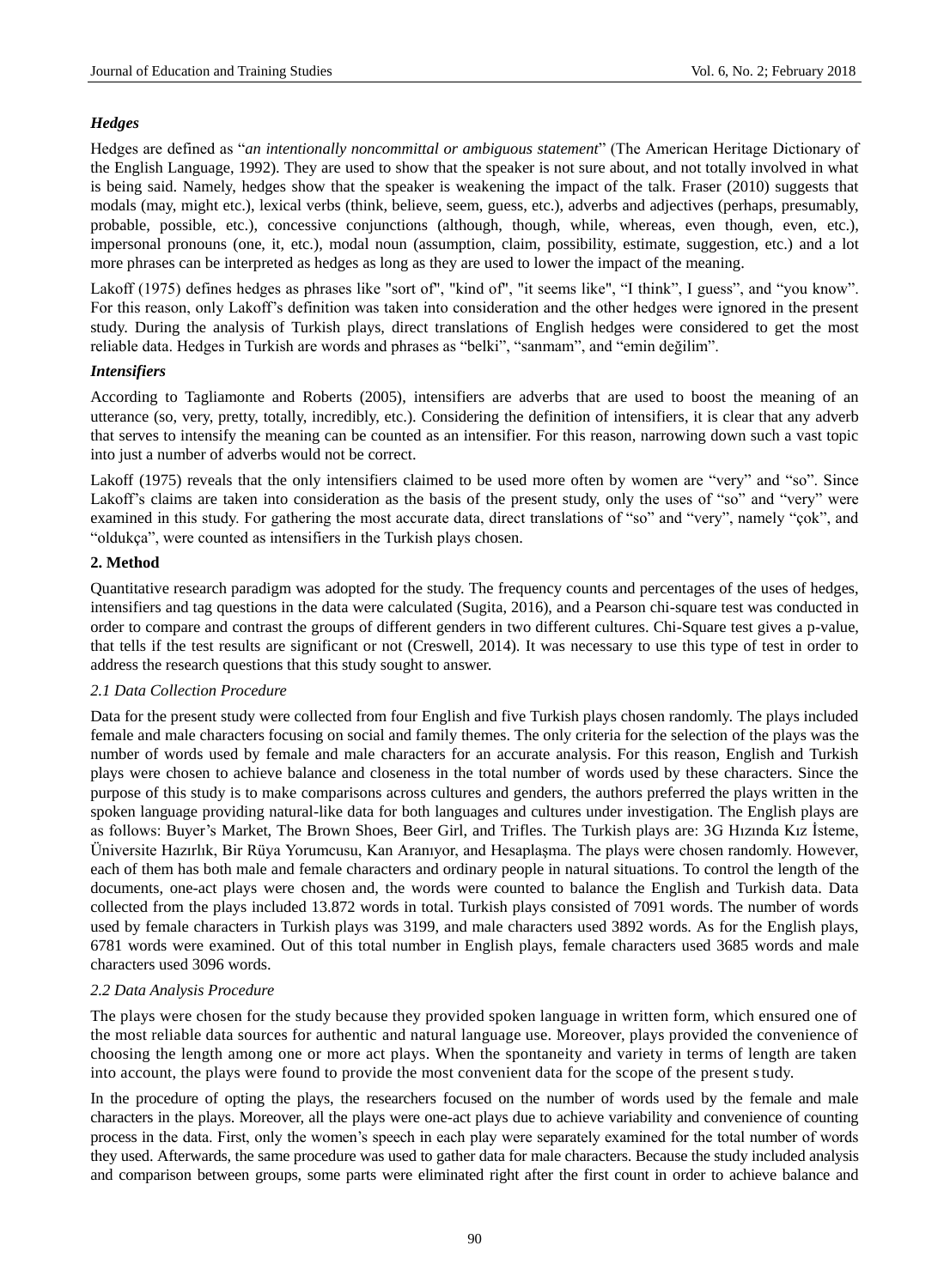closeness in the number of words in the English and Turkish plays, as presented in Tables 1 and 2 below.

After the plays were determined, the total number of words for both female and male characters were counted. Tag questions, hedges, and intensifiers were counted as one word in order not to change the results since hedges in both languages can be one or more words, tag questions are two words and intensifiers in Turkish can be more than one word.

After the second count, the number of female characters' words, the number of male characters' words, the number of hedges, tag questions and intensifiers were recorded in terms of genders and cultures. Microsoft Office Word 2012 program was used to count the total number of words used by female and male characters.

Randomly selected parts of the data for the use of the hedges, intensifiers and tag questions were re-examined and double coded by the first author and an independent expert in order calculate inter-rater reliability. The agreement between both coders was 85.28%, which has been characterized as almost perfect agreement (Landis & Koch, 1977).

#### **3. Results**

The analyses of the collected data were divided into two groups in terms of "same culture-cross gender" and "cross culture-same gender". For both analyses, the frequency of tag questions, hedges, and intensifiers were quantified and compared between the groups. According to the results of chi-square test, the only significant difference was found in the use of hedges, as shown in Tables 10, 11 and 12 below. No significant difference was discovered in terms of the use of tag questions and intensifiers.

## *a) Results for Tag Questions*

Table1. The use of tag questions by the female and the male characters in the Turkish plays

|                                                                                                                                                                 | Tag questions | Total |  |
|-----------------------------------------------------------------------------------------------------------------------------------------------------------------|---------------|-------|--|
|                                                                                                                                                                 | N(% )         |       |  |
| Female characters                                                                                                                                               | 12(0.37)      | 3199  |  |
| Male characters                                                                                                                                                 | 11 (0.28)     | 3892  |  |
| Total                                                                                                                                                           | 23(0.32)      | 7091  |  |
| the control of the control of the control of<br>the contract of the contract of the contract of the contract of the contract of the contract of the contract of |               |       |  |

 $\chi^2 = 0,465$  P=0,637 p>0,05

As shown in Table 1, the female characters in Turkish plays used 12 tag questions out of 3199 words while the male characters in the same plays used 11 out of 3892 words. There was not a significant difference between male and female characters in Turkish plays in the use of tag questions. In other words, the results of the analysis showed that Turkish women and Turkish men were not prone to use tag questions more frequently than each other (p>0,05).

|  |  |  |  | Table 2. The use of tag questions by the female and the male characters in the English plays |  |  |
|--|--|--|--|----------------------------------------------------------------------------------------------|--|--|
|  |  |  |  |                                                                                              |  |  |

|                   | Tag questions<br>$N(\%)$ | Total |  |
|-------------------|--------------------------|-------|--|
| Female characters | 12(0.32)                 | 3685  |  |
| Male characters   | 6(0.19)                  | 3096  |  |
| Total             | 18(0.26)                 | 6781  |  |

 $\chi^2 = 1,105$  P=0,293 p>0,05

Table 2 shows the comparison of English women and English men using tag questions. The female characters in the English plays used 12 tag questions out of 3685 words while the male characters in the same plays used 6 tag questions out of 3096 words. The results of statistical analysis display similarity to the results in Table 1. There was no significant difference between English women and men in terms of the usage of tag questions (p>0,05).

The cross-gender/same-culture analyses of data in Table 1 and Table 2 show that when women and men from both English and Turkish cultures are considered, no gender from both cultures used tag questions more frequently.

Table 3. The use of tag questions by the female characters in the Turkish and the English plays

|                                    | Tag questions<br>N(% | Total |  |
|------------------------------------|----------------------|-------|--|
| Female characters in Turkish plays | 12 (0.37)            | 3199  |  |
| Female characters in English plays | 12 (0.32)            | 3685  |  |
| Total                              | 24(0.34)             | 6884  |  |

 $\chi^2 = 0,121$  P=0,728 p>0,05

In Table 3, cross-culture/same-gender analysis is shown for women. The female characters in the Turkish plays used 12 tag questions out of 3199 words while the female characters in the English plays used 12 tag questions out of 3685 words. Statistical analysis of data revealed no significant difference between women from the two cultures (p>0,05).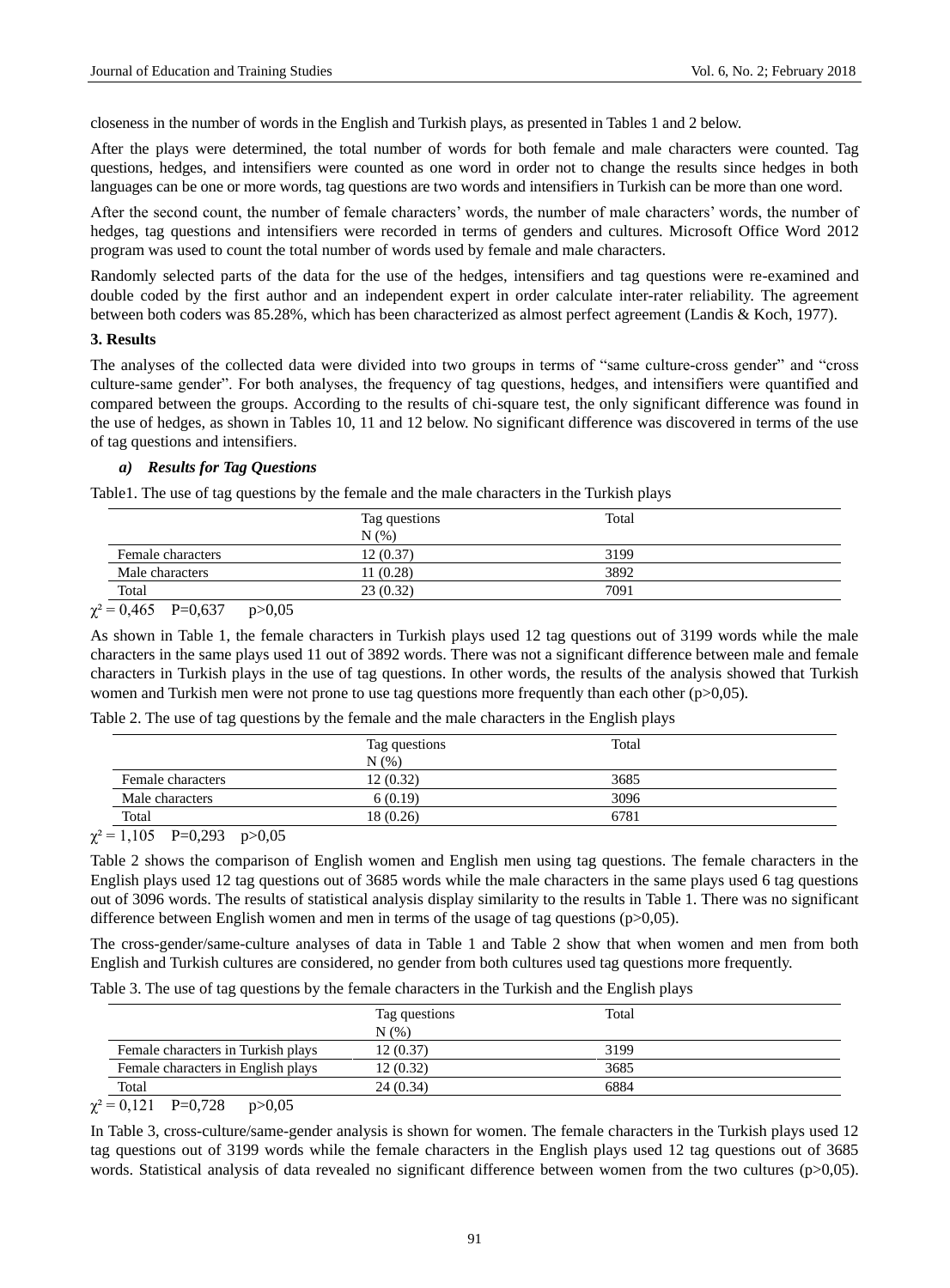Though the total number of words used by both group of women were different, tag questions were used in similar frequency by both Turkish and English women.

|                                  | Tag questions<br>N(% | Total |  |
|----------------------------------|----------------------|-------|--|
| Male characters in Turkish plays | 11(0.28)             | 3892  |  |
| Male characters in English plays | 6(0.19)              | 3096  |  |
| Total                            | 17 (0.24)            | 6988  |  |

Table 4. The use of tag questions by the male characters in the Turkish and the English plays

 $\chi^2 = 0,561$  P=0,454 p>0,05

The cross-culture/same-gender comparison of the use of tag questions by men is shown in Table 4. The male characters in the Turkish plays used 11 tag questions out of 3892 words while the male characters in the English plays used 6 tag questions out of 3096 words. The results of chi-square test showed no significant difference between men from distinct cultures ( $p>0,05$ ). Neither one of the groups used tag questions more often than the other.

The statistical analysis for the frequency of tag questions across cultures and genders revealed that there was no significant difference between Turkish and English male characters. In other words, the results showed that both English and Turkish men used tag questions similarly.

## *b) Results for Intensifiers*

Table 5. The use of intensifiers by the female and the male characters in the Turkish plays

|                   | Intensifiers | Total |  |
|-------------------|--------------|-------|--|
|                   | N(% )        |       |  |
| Female characters | 18 (0.56)    | 3199  |  |
| Male characters   | 25(0.64)     | 3892  |  |
| Total             | 43 (0.60)    | 7091  |  |

 $\chi^2 = 0.185$  P=0,667 p>0,05

Table 5 shows the comparison of intensifiers used by female and male characters in Turkish plays. Female characters used 18 intensifiers out of 3199 words and male characters used 25 intensifiers out of 3892 words in the Turkish plays. The analysis showed no significant difference between groups and the usage of intensifiers used by Turkish women and men displayed similarity.

|  |  |  |  |  |  |  |  |  | Table 6. The use of intensifiers by the female and the male characters in the English plays |  |  |  |  |
|--|--|--|--|--|--|--|--|--|---------------------------------------------------------------------------------------------|--|--|--|--|
|--|--|--|--|--|--|--|--|--|---------------------------------------------------------------------------------------------|--|--|--|--|

|                                                          | <b>Intensifiers</b> | Total |
|----------------------------------------------------------|---------------------|-------|
|                                                          | $N(\%)$             |       |
| Female characters                                        | 20(0.54)            | 3685  |
| Male characters                                          | 17(0.54)            | 3096  |
| Total                                                    | 37 (0.54)           | 6781  |
| 2.001<br>$P^{\circ}$ $Q^{\circ}$<br>$\sim$ $\sim$ $\sim$ |                     |       |

 $\chi^2 = 0,001$  P=0,972 p>0,05

The use of intensifiers by the female and the male characters in the English plays is reported in Table 6. The female characters used 20 intensifiers out of 3685 words while the male characters used 17 intensifiers out of 3096 words. The analysis revealed that there was no significant difference between the groups and that English women and English men used intensifiers similarly  $(p>0,05)$ .

Table 7. The use of intensifiers by the female characters in the Turkish and the English plays

|                                    | <b>Intensifiers</b><br>N(% | Total |  |
|------------------------------------|----------------------------|-------|--|
| Female characters in Turkish plays | 18 (0.56)                  | 3199  |  |
| Female characters in English plays | 20(0.54)                   | 3685  |  |
| Total                              | 38 (0.55)                  | 6884  |  |

 $\gamma^2 = 0.012$  P=0.911 p>0.05

The comparison of the female characters in the Turkish and the English plays in terms of the use of intensifiers is displayed in Table 7. The female characters in the Turkish plays used 18 intensifiers out of 3199 words and the female characters in the English plays used 20 intensifiers out of 3685 words. The results of chi-square test showed no significant difference between female groups (p>0,05). Neither Turkish nor English women used intensifiers significantly more according to the results of the analysis.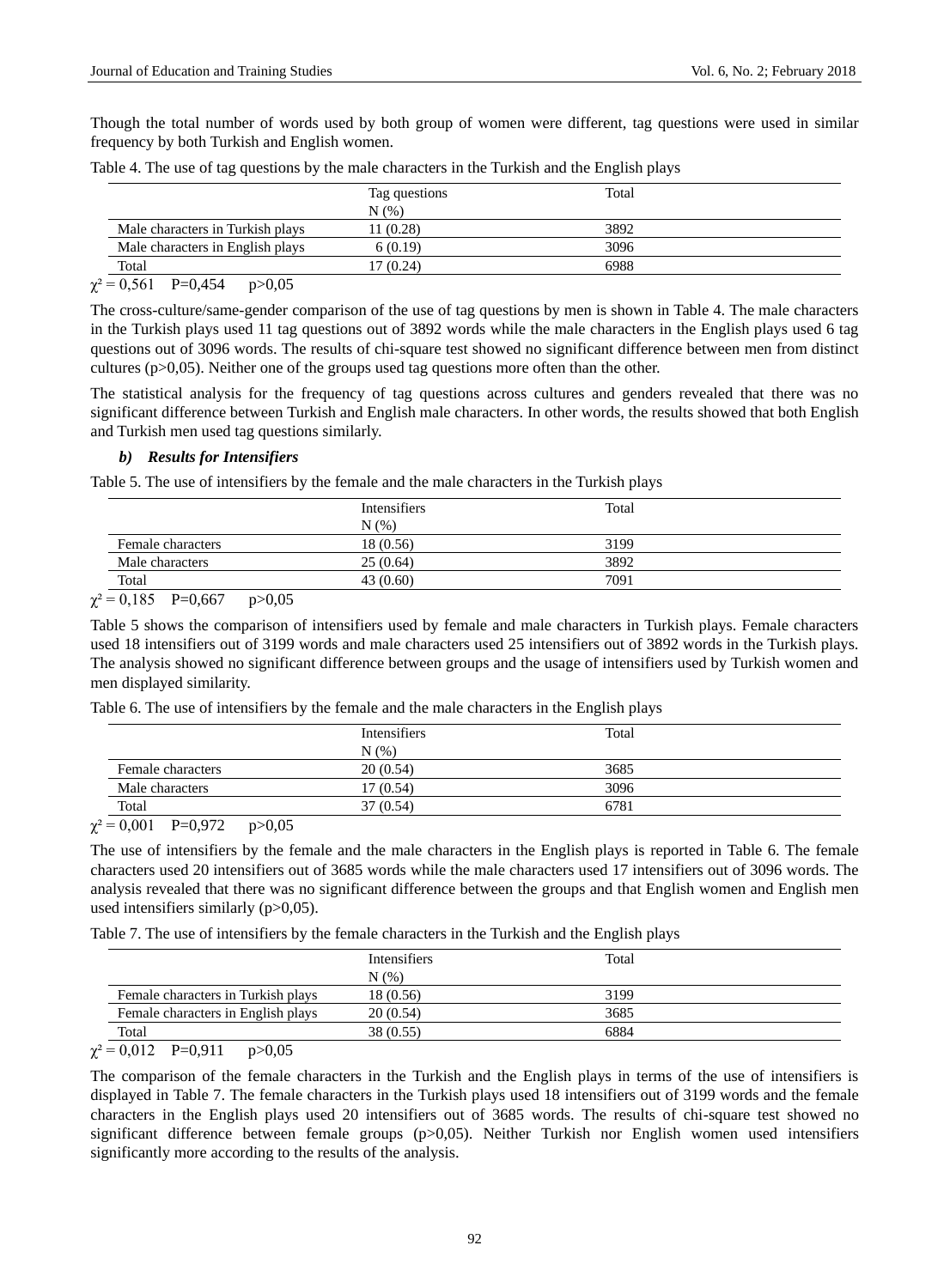|  | Table 8. The use of intensifiers by the male characters in the Turkish and the English plays |  |  |  |  |  |  |
|--|----------------------------------------------------------------------------------------------|--|--|--|--|--|--|
|  |                                                                                              |  |  |  |  |  |  |

|                                  | <b>Intensifiers</b> | Total |  |
|----------------------------------|---------------------|-------|--|
|                                  | N(% )               |       |  |
| Male characters in Turkish plays | 25(0.64)            | 3892  |  |
| Male characters in English plays | 17(0.54)            | 3096  |  |
| Total                            | 42(0.60)            | 6988  |  |
|                                  |                     |       |  |

 $\gamma^2 = 0.251$  P=0.616 p>0.05

Table 8 shows the comparison of the male characters in the Turkish and the English plays in terms of the use of intensifiers. The male characters in the Turkish plays used 25 intensifiers out of 3892 words while the males in the English plays used 17 intensifiers out of 3096 words. Statistical analysis showed that there was no significant difference between the groups  $(p>0,05)$ . According to the results, neither one of the groups were inclined to use intensifiers more often.

#### *c) Results for Hedges*

Table 9. The use of hedges by the female and the male characters in the Turkish plays

|                   | Hedges    | Total |  |
|-------------------|-----------|-------|--|
|                   | N(% )     |       |  |
| Female characters | 15(0.46)  | 3199  |  |
| Male characters   | 14 (0.35) | 3892  |  |
| Total             | 29(0.40)  | 7091  |  |

 $\chi^2 = 0.514$  P=0,473 p>0,05

The comparison of the use of hedges by the female and the male characters in the Turkish plays is shown in Table 9. Turkish women used 15 hedges out of 3199 words and Turkish men used 14 hedges out of 3892 words. Statistical analysis showed no significant difference between the groups. The results revealed that the number of hedges used by both genders was similar.

Table 10. The use of hedges by the female and the male characters in the English plays

| Hedges    | Total |  |
|-----------|-------|--|
| N(%)      |       |  |
| 57 (1.54) | 3685  |  |
| 25(0.80)  | 3096  |  |
| 82 (1.20) | 6781  |  |
|           |       |  |

 $\chi^2 = 7{,}698$  P=0,006 p<0,001\*

As shown in Table 10, the female characters in the English plays used 57 hedges out of 3685 words while the male characters in the same plays used 25 hedges out of 3096 words. The results showed that English women used hedges more frequently than English men did (p<0,001). When the use of hedges by English women and men was analysed, the results revealed that English women used hedges more frequently than English men did.

Table 11. The use of hedges by the female characters in the Turkish and the English plays

|                                    | Hedges    | Total |  |
|------------------------------------|-----------|-------|--|
|                                    | $N(\%)$   |       |  |
| Female characters in Turkish plays | 15(0.46)  | 3199  |  |
| Female characters in English plays | 57 (1.54) | 3685  |  |
| Total                              | 72 (1.04) | 6884  |  |
|                                    |           |       |  |

 $\chi^2 = 19,224$  P=0,0000 p<0,001\*

The analysis of the female characters' use of hedges in the Turkish and the English plays is displayed in Table 11. The female characters in the Turkish plays used 15 hedges out of 3199 words while the females in the English plays used 57 hedges out of 3685 words. Statistical analysis revealed significant difference between English and Turkish women in terms of using hedges (p<0,001). According to the results, English women used hedges more frequently than Turkish women did.

Table 12. The use of hedges by the male characters in the Turkish and the English plays

|                                  | Hedges<br>N(%) | Total |  |
|----------------------------------|----------------|-------|--|
| Male characters in Turkish plays | 14(0.35)       | 3892  |  |
| Male characters in English plays | 25(0.80)       | 3096  |  |
| Total                            | 39(0.55)       | 6988  |  |

 $\chi^2$  = 6,230 P=0,013 p<0,001\*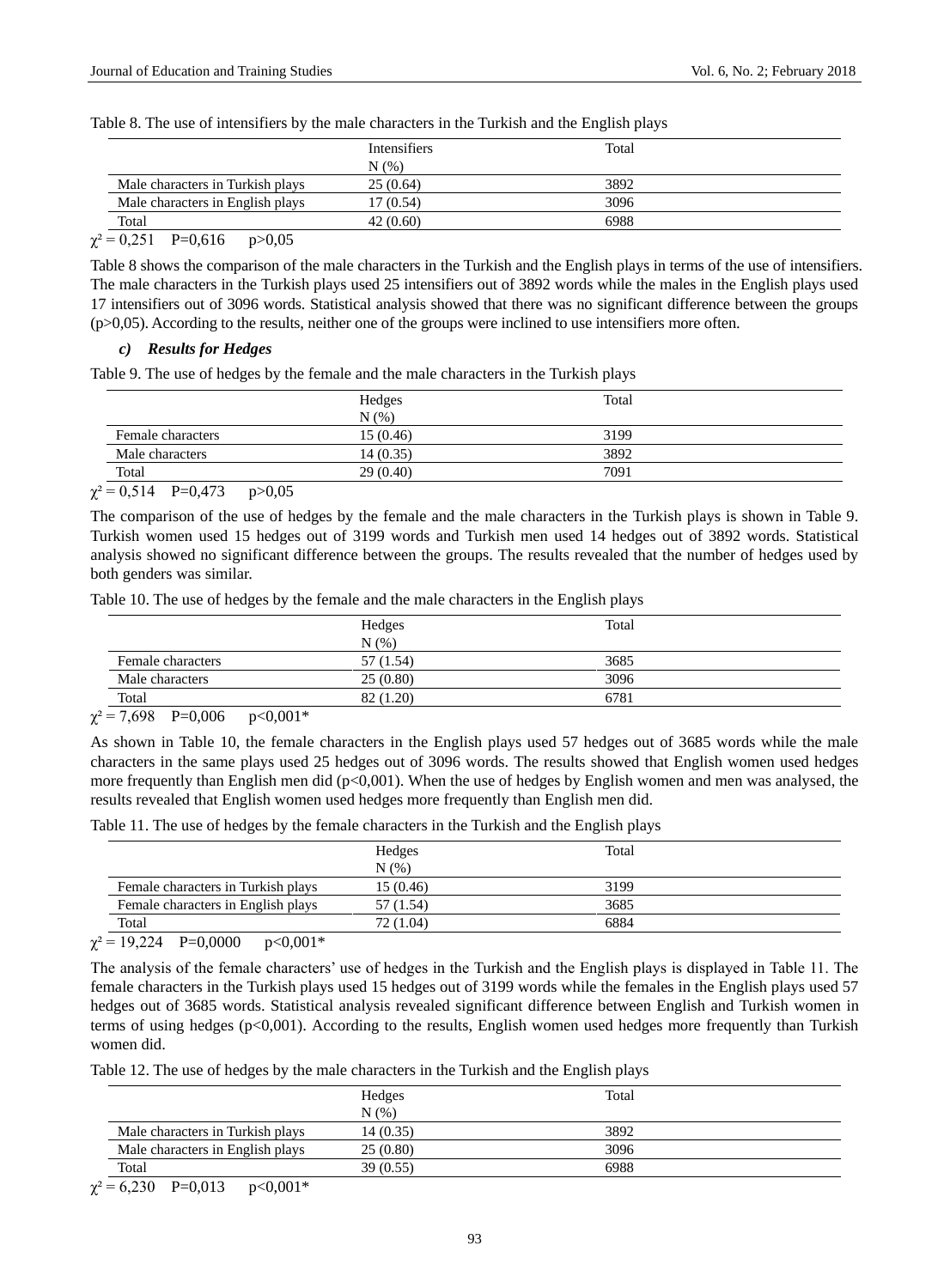Table 12 shows the difference between the male characters in the Turkish and the English plays in the use of hedges. The males in the Turkish plays used 14 hedges out of 3892 words and the males in the English plays used 25 hedges out of 3096 words. The results showed that English male characters used hedges significantly more than Turkish male characters in the data investigated  $(p<0,001)$ .

#### **4. Discussion and Conclusions**

As stated earlier, Lakoff (1975) has put forward a number of claims about women language and stated that women use intensifiers, tag questions, and hedges more often than men. Lakoff based her claims on men dominancy on women and women having a lower status than men in society. In this study, neither cross-cultural nor cross-gender analyses of the use of tag questions and intensifiers verify Lakoff"s claims. The findings of this study are similar to that of Dubois and Crouch (1975); O"Barr and Atkins (1980); Kollock, Blumstein, and Schwartz (1985); Thimm, Koch, and Schey (2003); Nemati and Bayer (2007), and Schleef (2009). Schleef (2009) researched tag questions and discourse markers usage in spoken academic discourse and he concluded that there was no difference between genders. Nemati and Bayer (2007) compared Persian and English genders to reveal the differences in tag question, intensifier, and hedge use. The results of their study are also opposite to Lakoff"s (1975) claims. Nemati and Bayer (2007) found out no significant difference either between cultures or genders. The results of this study are coherent with the results of the studies mentioned above except for the hedge usage.

Despite stating different reasons, Jespersen (1922), Lakoff (1975), Fishman (1980), Spender (1980), Tannen (1990), Coates (1998), and Speer (2005) allege similar theories on women language. By analysing the results of this study, it can be stated that English women use hedges significantly more than English men. On the other hand, when the results of intensifiers and tag questions were analysed, previous claims are disconfirmed. At the same time, there was no such difference when Turkish groups were analysed. For this reason, it may not be possible to conclude that there are certain gender-bound differences between languages according to the findings of this study. Although the results of intensifiers and tag questions are inconsistent with Lakoff"s (1975) ideas, English women used hedges more than English men in data examined in this study. For this reason, it cannot be said that Lakoff"s (1975) claims have all been negated. Three areas have been investigated in this study and the results for the use of hedges prove Lakoff"s (1975) allegation that women use hedges more often. However, the results also showed that there was no such difference between Turkish genders. Accordingly, it is not possible to generalize this claim.

This study showed that English people used hedges more often than Turkish people and also English women used hedges more than English men. The difference between cultures might be the result of differences in the use of languages. In Turkish, hedges are not as frequently used as they are in English. There are no differences between Turkish women and Turkish men from the point of hedge usage. By taking this result as the basis of the conclusion, the cultural difference might be derived from linguistic features of both languages.

Four research questions were asked in this study. The first question was whether women used intensifiers, tag questions and hedges more than men do in English. When the results were analysed, it was found out that there was no difference between English women and English men from the point of stated language features except for the hedges. The only significant difference between women and men was the overuse of hedges by women. English women used hedges more than English men. In this regard, this result verifies Lakoff"s claim. On the other hand, the results of usage of intensifiers and tag questions invalidate Lakoff"s claims.

The second research question was if women used intensifiers, tag questions and hedges more than men do in Turkish. When the results were analysed, no significant difference was found out in any of the language features. The analysis invalidated Lakoff"s claims on women language in Turkish. Different cultures, different languages, different status of women may be the reason laying behind the results.

The third research question was if Turkish women used mentioned language features more often than English women. When the results were analysed, it was observed that English women used hedges more frequently than Turkish women. However, no significant difference was found for either intensifiers or tag question usage. This shows that cultural difference may affect the way women talk around the world. Even though Lakoff did not mention any generalizations or specifications about women language, the results may imply that Lakoff"s claims are not valid worldwide.

The answer for the fourth research question was that English men used hedges more frequently than Turkish men. However, no significant difference was found for intensifiers or tag questions. The similarity of the answers for the  $3^{ru}$ and 4<sup>th</sup> questions raises the question of whether hedge usage is related to linguistic or cultural differences between English and Turkish. The frequency of hedges is higher in English language than in Turkish. The reason might be related to the linguistic differences between the two languages. For this reason, further research is needed in order to find out whether the difference is the result of cultural, linguistic or some other factors.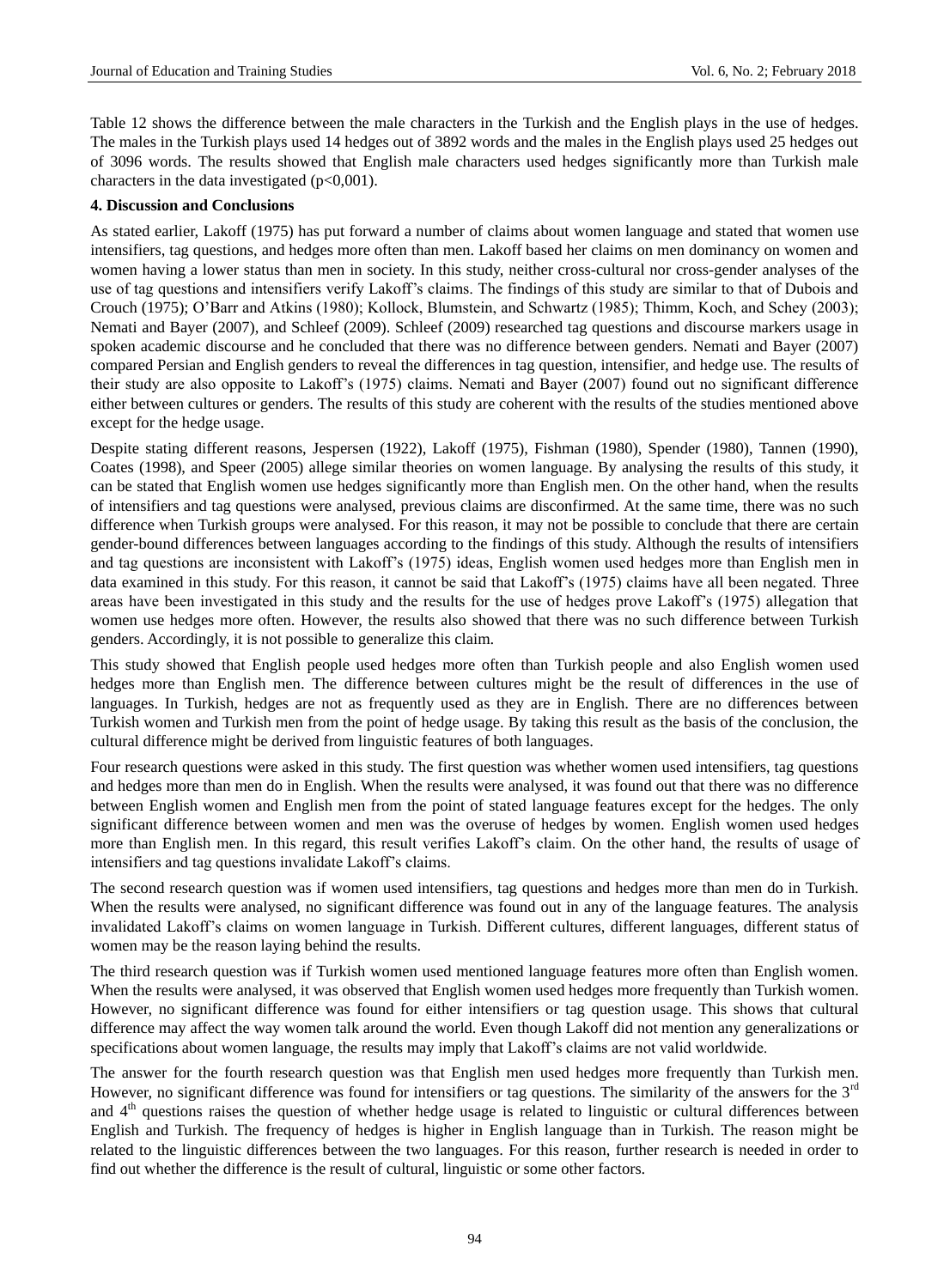The results of this study should be interpreted taking into consideration of its limitations. It is important to note that the plays in both English and Turkish languages, which were used for the data collection, make the study limited. Further research should be conducted with data naturally occurring in the discourse of men and women in both cultures.

One of the striking findings of this study is that English people used hedges more than Turkish people in the data under investigation. The difference in terms of use of hedges as revealed in the present study can be explained through cultural and linguistic differences. William O"Barr and Bowman Atkins (1980) took Lakoff"s claims as the basis of their research and found out that Lakoff"s definition of women language was not about gender but about the status, power, and social context. Kollock, Blumstein, and Schwartz's (1985) research findings also supported O'Barr and Atkins's findings. Thimm, Koch, and Schey (2003) also mention in their study that there is no link between gender and speech even though they admit that the results are open to discussion. When the findings of this study and the others mentioned above are considered, there is no link between gender and intensifier or tag question use.

This cross-cultural investigation can help raise awareness and attention of researchers and practitioners in the field of foreign language education on the use of gender-bound language. The differences and similarities explored may help to organize materials and activities to practice the use of certain structures such as intensifiers, tag questions and hedges in target languages.

English and Turkish languages come from different language families. This fact sometimes makes language teaching difficult. However, discovering similarities and differences in grammatical usages and features in languages may help teachers put more focus on specific subjects such as hedges, intensifiers, and tag questions. According to the results of the study, the only significant difference was found in the use of hedges. When the findings of the present study is considered from the point of language teaching, one may misunderstand that there is no need for teachers to put specific focus on intensifiers and tag questions. However, the results pointed out that English women and men use hedges more often than Turkish women and men; thus, extra focus on hedges may help Turkish learners of English understand the difference and the importance of the topic. When this subject is not specifically focused, Turkish learners of English may not be aware of the fact that hedges are used often in English and may not pay enough attention to the topic. Similarly, pointing out the fact that hedges are not used in Turkish as often as they are in English to English learners of Turkish, the learners" language awareness may be raised and more efficient language learning can be achieved.

#### **References**

- Bloomfield, L. (1922). Language: Its nature, development and origin. *American Journal of Philology, 43,* 370–373. <https://doi.org/10.2307/288939>
- Cameron, D. (1994). Verbal hygiene for women: Linguistics misapplied? *Applied Linguistics, 15,* 382-398. <https://doi.org/10.1093/applin/15.4.382>
- Coates, J. (1998). *Language and gender: A reader*. Oxford, UK: Blackwell.
- Creswell, J. W. (2014). *Research design: Qualitative, quantitative and mixed methods approaches* (4th ed.). Thousand Oaks, CA: Sage.
- Dubois, B. L., & Crouch, I. (1975). The question of tag questions in women's speech: They don't really use more of them, do they? *Language in Society, 4*, 289. <https://doi.org/10.1017/S0047404500006680>
- Eakins, B. W., & Eakins, R. G. (1978). *Sex differences in human communication*. Boston: Houghton Mifflin.
- Eckert, P., & McConnell-Ginet, S. (1992). Think practically and look locally: Language and gender as community– based practice. *Annual Review of Anthropology*, *21*, 461-490. <https://doi.org/10.1146/annurev.an.21.100192.002333>
- Fishman, P. M. (1977). *Interaction: The work women do*. Santa Barbara: University of California.
- Fraser, B. (2010). Pragmatic competence: The case of hedging. In *New approaches to hedging* edited by G. Kaltenböck, W. Mihatsch and S. Schneider, 15–34. Bingley, UK: Emerald Group[. https://doi.org/10.1163/9789004253247\\_003](https://doi.org/10.1163/9789004253247_003)
- Gilligan, C. (1982). *In a different voice: Psychological theory and women's development.* Cambridge, MA: Harvard University Press.
- Gilligan, C. (1987). Moral orientation and moral development. In *Women and moral theory* edited by E. F. Kittay and D. T. Meyer, 19-23. Totowa, NJ: Rowman & Littlefield.
- Holmes, J., & Meyerhoff, M. (2003). *The handbook of language and gender*. Malden, MA: Blackwell Publishing. <https://doi.org/10.1002/9780470756942>
- Huddlestone, R., & Pullum, G. K. (2005). *A student's introduction to English grammar.* New York: Cambridge University Press. <https://doi.org/10.1017/CBO9780511815515>